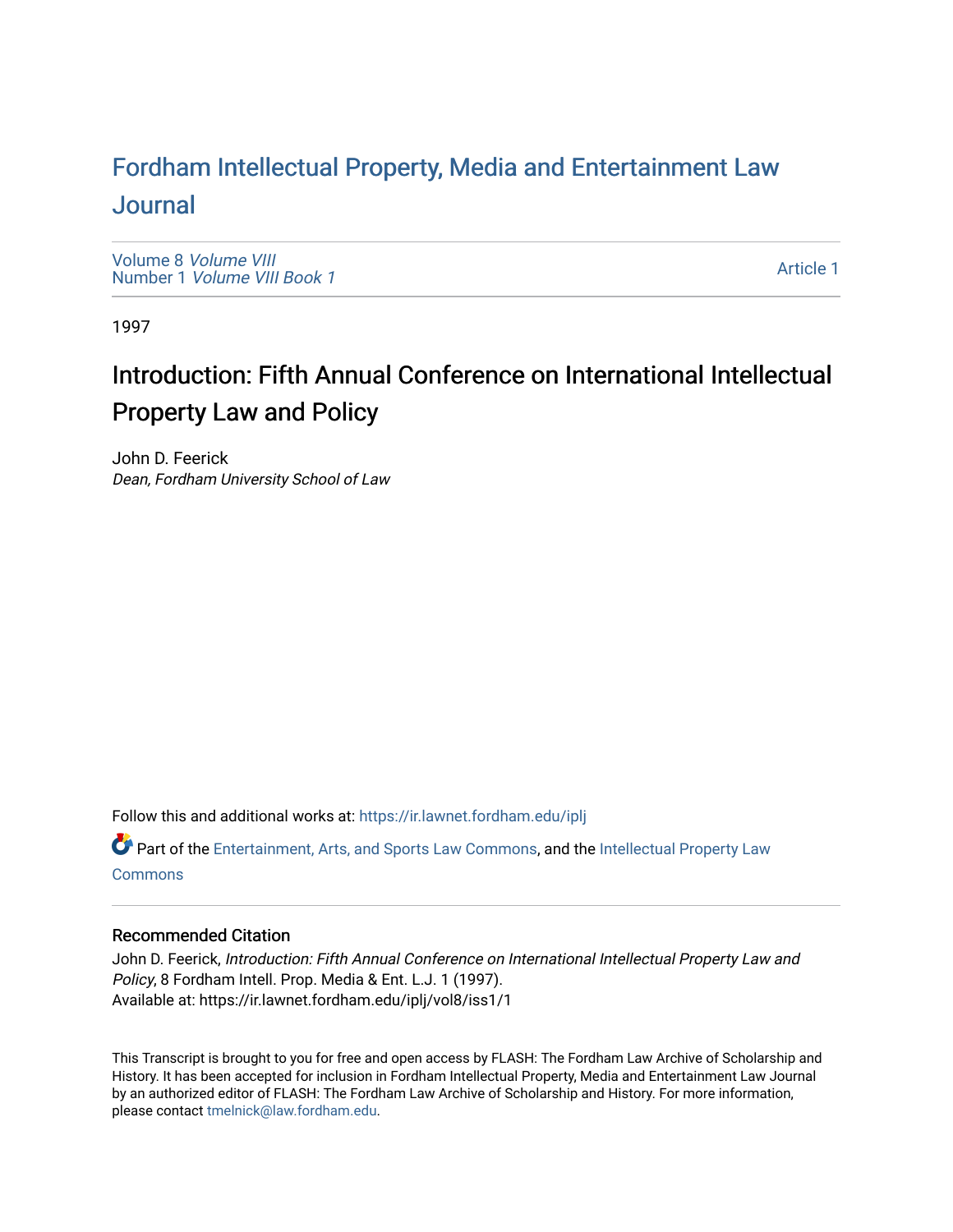### SYMPOSIUM

### ADDRESSES

# Introduction: Fifth Annual Conference on International Intellectual Property Law and Policy

#### John D. Feerick\*

I would like to welcome all of you to Fordham Law School's Fifth Annual Conference on International Intellectual Property Law and Policy. I also would like to thank our distinguished moderators and speakers whose participation continues to make this one of the outstanding conferences in the field, with more than two-hundred registrants from all parts of the globe.

This year's outstanding seventy-member faculty includes attorneys from the Commission of the European Communities, the United States government, universities, and the international bar. It may interest you to know that our speakers and participants include individuals from six continents and twenty-four nations, including Australia, Austria, Belgium, Brazil, The Netherlands, Portugal, South Africa, Spain, Sweden, Switzerland, the United Kingdom, and the United States.

The diversity of this year's topics is also impressive. During this two-day Conference, various panels will address such issues as *Patent, Trademark, and Copyright Developments in the European Union*; *Trademark Developments in Japanese Law*; *The Role of Performing Rights Societies in the Digital Age*; *The Madrid Proto-*

<sup>\*</sup> Dean, Fordham University School of Law. A version of these remarks was delivered on April 3, 1997, at the opening of the Fifth Annual Conference on International Intellectual Property Law and Policy at Fordham University School of Law.